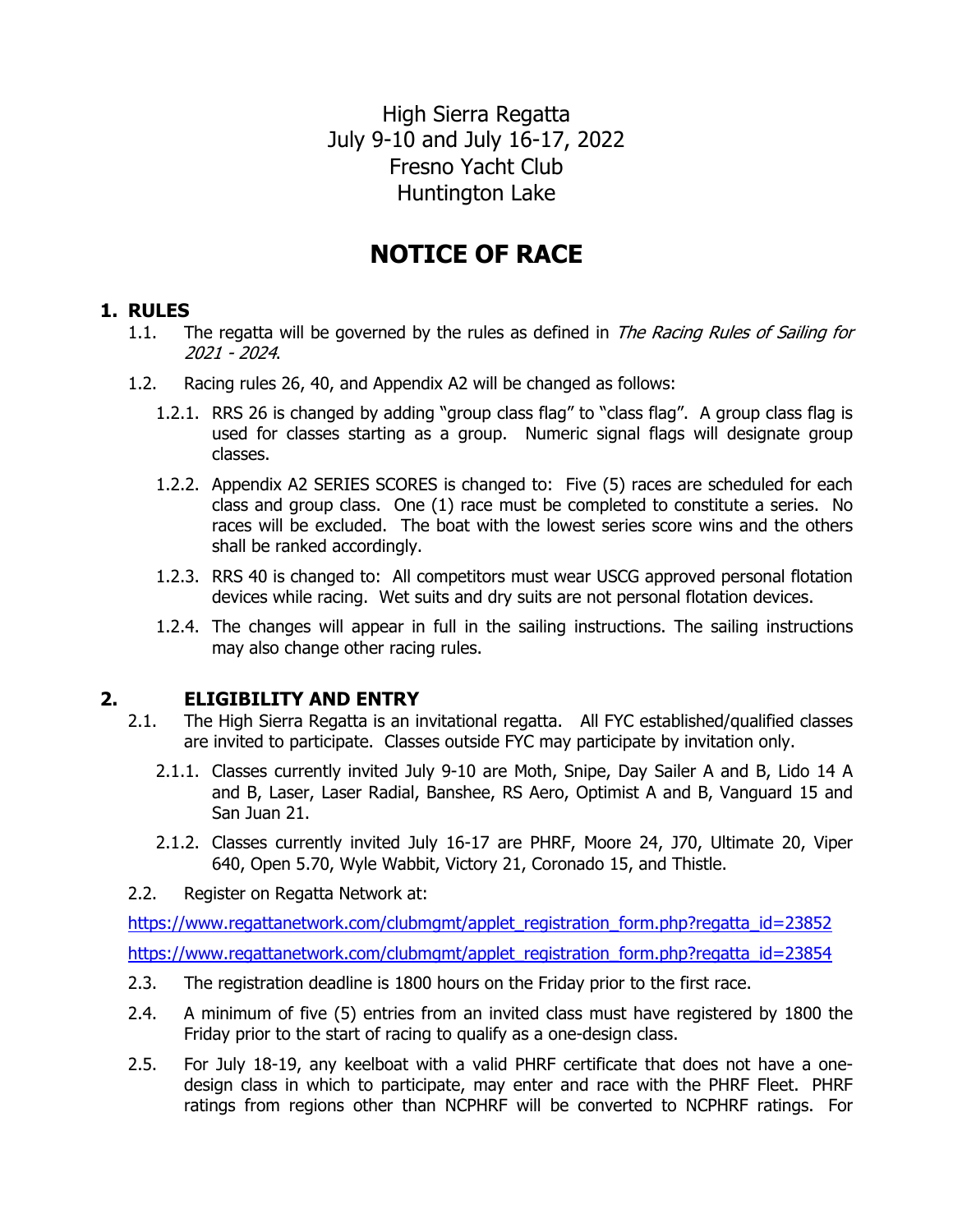invited classes that fail to meet the 5 boat class start minimum, FYC has the option to assign a Northern California PHRF rating to these classes and put them in an Sport Boat Fleet or PHRF A or B. Trapezes are not allowed in either PHRF fleet. If a yacht fails to upload a PHRF certificate, or bring a copy to registration, they will be allowed to race, but not scored.

2.6. The Forest Service limits the number of boats to 150 per weekend. **Early registration is strongly recommended!**

## **3. FEES**

3.1. Required fees are as follows:

| Class      | Fee                                            |
|------------|------------------------------------------------|
| Optimist   | \$50 for US Sailing Members, all others, \$65  |
| All others | \$85 for US Sailing Members, all others, \$100 |

#### 3.2. Other fees:

3.2.1. A late fee of \$20 applies to entries received after July 2nd and  $9<sup>th</sup>$  respectively.

| <b>SCHEDULE</b> for both weekends follows:<br>4. |  |
|--------------------------------------------------|--|
|--------------------------------------------------|--|

| 4.1 | Friday   | $1500 - 1800$ hours      | Late registration & skipper check-in                                                                                                         |
|-----|----------|--------------------------|----------------------------------------------------------------------------------------------------------------------------------------------|
|     | Saturday | 0930 hours<br>1055 hours | Skippers meeting<br>Race 1 warning signal<br>Race 2 and 3 warning signal approximately 15<br>minutes after last boat to finish in each fleet |
|     |          | 1700 hours               | Beach party and BBQ dinner.                                                                                                                  |
|     | Sunday   | 1055 hours               | Race 4 warning signal<br>Race 5 warning signal approximately, but no sooner<br>than 15 minutes after last boat to finish in each fleet       |
|     |          | 1500 hours               | Trophy presentation $-$ unless delayed by protests                                                                                           |

#### **5. SAILING INSTRUCTIONS & VHF RADIOS**

- 5.1. Sailing Instructions will be available on Regatta Network and the FYC website.
- 5.2. All competitors are strongly encouraged to carry a VHF radio as the Race Committee will make courtesy announcements of impending starts. The Sailing Instructions exempt boats from one-design rules that prohibit electronics.

#### **6. VENUE**

6.1. See the High Sierra Regatta portion of the Fresno Yacht Club website at http://fresnoyachtclub.org/high-sierra-regatta/ for description of the Huntington Lake venue and other helpful information.

## **7. THE COURSES**

7.1. Marks and courses will be described in the sailing instructions.

## **8. SCORING**

8.1. Five (5) races are scheduled. One (1) is required to be completed to constitute a series.